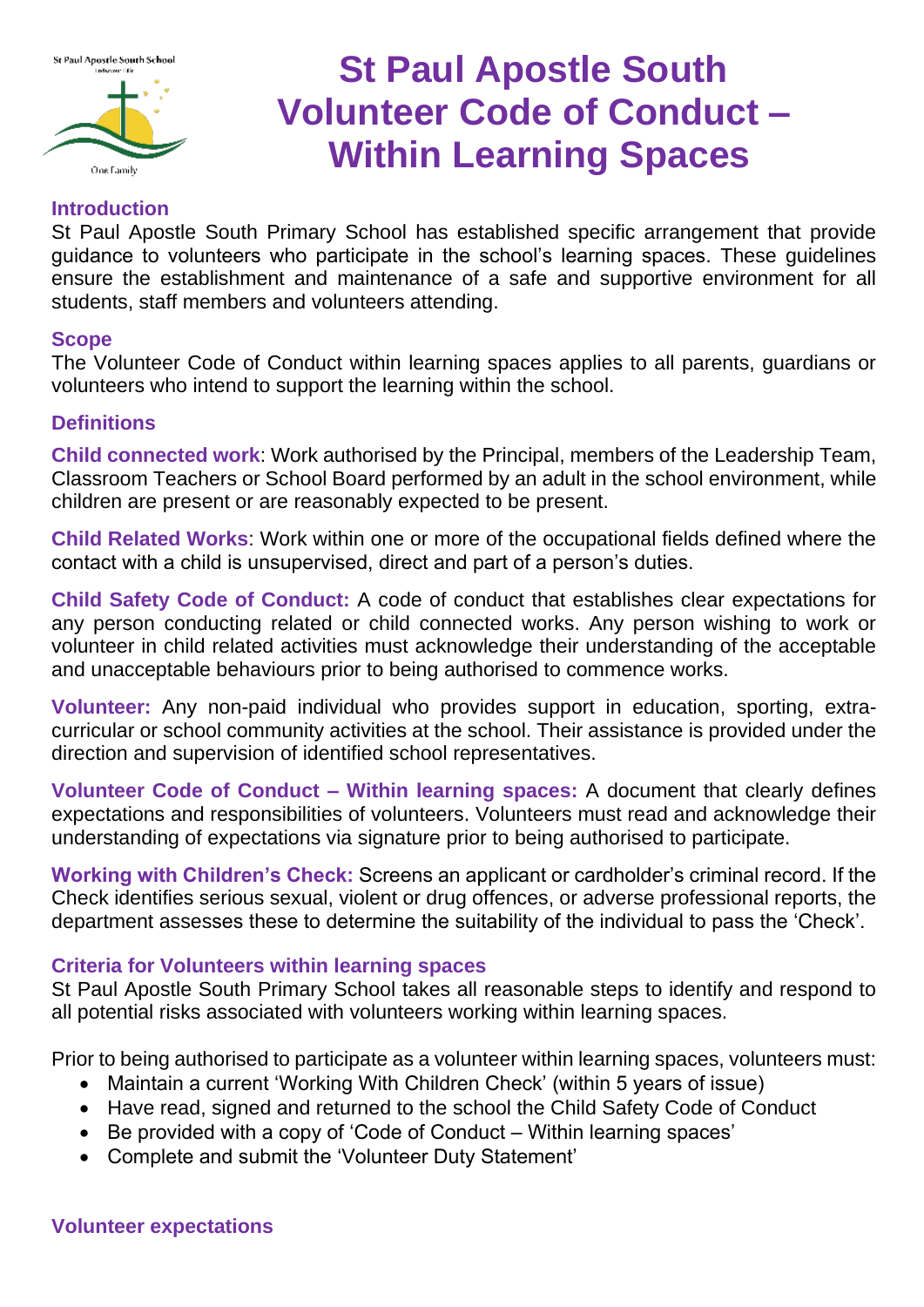To ensure the safety, wellbeing and success of volunteers in learning spaces, St Paul Apostle South Primary School has established to following 'Volunteer Expectations' that must be adhered to at all times:

Volunteers must:

- 1. Remain under the direction of attending staff members at all times
- 2. Not discipline or speak aggressively to any student/s (including their own child) whilst in learning spaces
- 3. Never be in the presence of student/s alone (other than their own child)
- 4. Not enter students' toilets
- 5. Maintain appropriate dress standards in the presence of students
- 6. Be alert to cues from students about how comfortable they feel in their presence and respect these signals and their need for personal space
- 7. DO NOT post any photo, comment or opinion on electronic platforms (social media, internet or email) relating to students, staff members or activities that you have participated in while within the learning spaces
- 8. Mobile phones cannot be used while attending to the needs of the children within the learning spaces
- 9. Confidentiality: Some student behaviour may alarm or surprise you, but please **do not** judge and please know that there will be a bigger story that you are not privy to. Please keep these behaviours to yourself and if you have concerns, please tell the teacher.

## **Conclusion:**

St Paul Apostle South Primary School will take immediate action in the event that a Volunteer contravenes the above-mentioned expectations. The immediate action will be to ensure the safety of the student/s, followed by contact with the school principal. Where deemed necessary, Victoria Police will be notified.